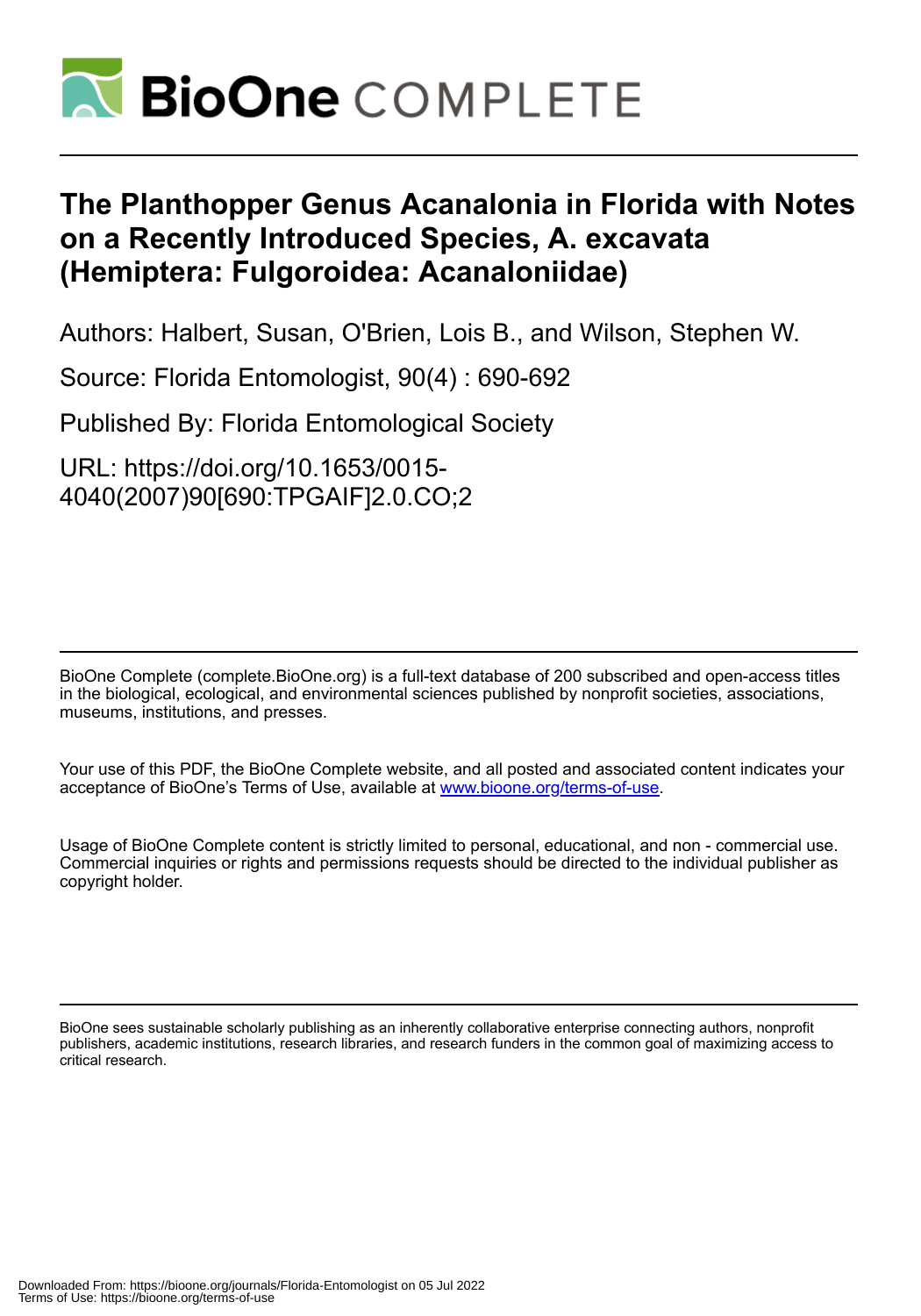## THE PLANTHOPPER GENUS *ACANALONIA* IN FLORIDA WITH NOTES ON A RECENTLY INTRODUCED SPECIES, *A. EXCAVATA* (HEMIPTERA: FULGOROIDEA: ACANALONIIDAE)

SUSAN  $\rm H\Delta LBERT^{1},$  LOIS B. O'BRIEN<sup>2</sup> AND STEPHEN W. WILSON<sup>3</sup> 1 Division of Plant Industry, Florida Department of Agriculture and Consumer Services, Gainesville, FL

2 Visiting Scholar, Department of Entomology, University of Arizona, Tucson, AZ

3 Department of Biology, University of Central Missouri, Warrensburg, MO

#### **ABSTRACT**

*Acanalonia excavata* Van Duzee, described from Nicaragua, has been found at 4 localities in Florida. Although 6 species of *Acanalonia* have been reported from Florida, 2 species known from single disjunct records, *A. concinnula* Fowler and *A. virescens* Stål, are either in error, or finds have not been replicated. A key for the identification of the resulting 5 species known to occur in Florida is provided. The male and female genitalia of *A. excavata* are illustrated, and the placement of this species in the key to the United States species is indicated.

Key Words: *Acanalonia*, Fulgoroidea, *Acanalonia excavata*, new record, Florida

#### RESUMEN

*Acanalonia excavata* Van Duzee, descrita de Nicaragua, fue encontrada en 4 sitios en la Florida. Aunque 6 especies de *Acanalonia* han sido reportadas en la Florida, 2 de estas especies son conocidas de un solo registro incongruente, *A. concinnula* Fowler y *A. virescens* Stål; estos pueden representar un error o hallazgos que no han sido replicados. Se provee una clave para la identificación de las 5 especies resultantes conocidas que se sabe ocurren en la Florida. Se ilustra la genitalia del macho y la hembra de *A. excavata*, y se indica la posición de esta especie en la clave para las especies en los Estados Unidos.

Six species of the planthopper genus *Acanalonia* (Hemiptera: Fulgoroidea: Acanaloniidae) have been recorded from Florida: *Acanalonia bivittata* (Say), *A. concinnula* Fowler, *A. conica* (Say), *A. pumila* Van Duzee, *A. servillei* Spinola 1839 (=*A. latifrons* (Walker 1851)), and *A. virescens* Stål (Metcalf 1954; Freund & Wilson 1995). A seventh species, *A. excavata* Van Duzee, has been collected in 4 sites in Florida and represents a new record for the United States. Fruend & Wilson (1995) reviewed the species of *Acanalonia* known to occur in the United States. The purpose of this paper is to note the introduction of a species new to the United States, to provide a key to the Florida species that includes *A. excavata*, and to evaluate and correct published distribution records for Florida.

*Acanalonia excavata* was described from Nicaragua by Van Duzee (1933) and has not been reported from any other locality since its original description. This species recently has been collected on 4 occasions in south Florida. Data for these specimens are as follows: FLORIDA: Miami-Dade County, Kendall, 25 IV 1997, coll. J. R. Martin (1 female); Coral Gables, 6 V 2000, coll. J. Brambila (1 male); Florida City, 9 VI 2004, coll. E. T. Putland (1 female); Miami, 25 X 2004, coll. E. T.

Putland (1 female). Specimens are housed in the Florida State Collection of Arthropods, Division of Plant Industry, Florida Department of Agriculture and Consumer Services, Gainesville. *Acanalonia excavata* can be separated from the 18 species of United States *Acanalonia* by the produced head, pubescent frons, the presence of a strongly curved spine on the left side of the aedeagus, and the shape of the posterior margin of the female terminal abdominal sternite (Figs. 1, 2). This species will key to couplet 7 in Freund & Wilson's (1995) key to the *Acanalonia* species of the United States but can be separated from the similar species *A. conica*, *A. clypeata*, and *A. saltonia* by the characters of the head, aedeagus, and female venter. For comparative purposes, the male and female genitalia are illustrated in Fig. 2 from specimens with the following collecting data: NICA-RAGUA: 10-16 km W Managua, 18 X 1970, coll. E. Moore (male); Managua, 17 VII 1970, coll. L. H. Rolston (female). *Acanalonia excavata* is likely to be a recent introduction into Florida from Central America. Nothing is known about the biology of this planthopper; however, the other *Acanalonia* species that have been studied are widely polyphagous, particularly on woody plants (Wilson & McPherson 1980, 1981; Freund & Wilson 1995).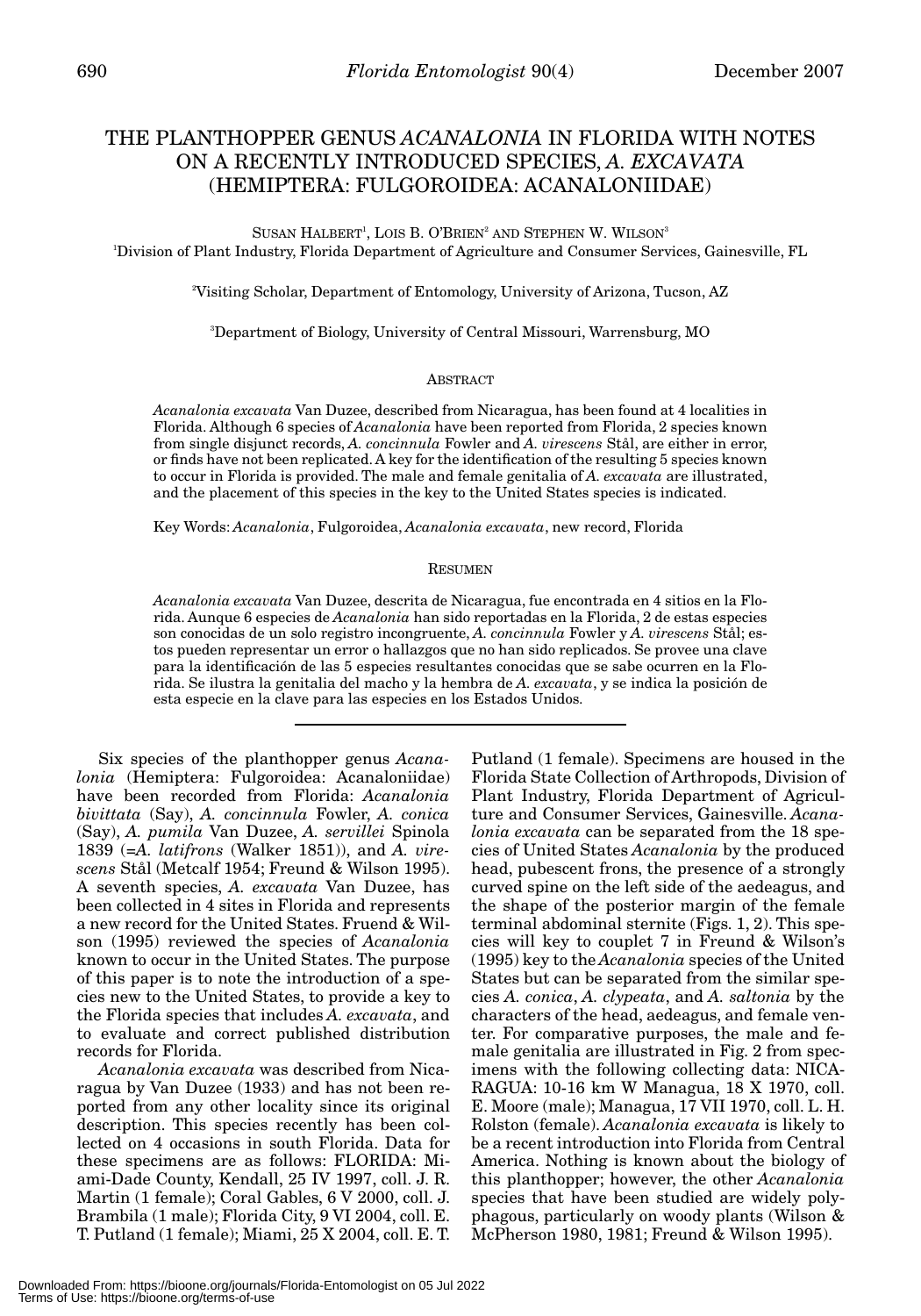

Fig. 1. *Acanalonia excavata*. A. Habitus, dorsal view. B. Habitus, lateral view.

*Acanalonia concinnula* was described from Mexico by Fowler (1900) and reported from Venice, Florida by Ball (1933). The single male specimen, upon which the Florida record was based (housed at the National Museum of Natural History, Smithsonian Institution, Washington, D. C.), was misidentified, as determined by comparison of China's illustrations of the holotype (housed at the Museum of Natural History, London, UK) published by Doering (1932). The Florida specimen is actually a pale form of *A. bivittata*. Thus, there is no evidence that this Mexican species occurs in Florida. *Acanalonia concinnula* is known from the states of Jalisco, Guerrero, Sinoloa, and Puebla in Mexico (Metcalf 1954, L.B.O., unpublished data). *Acanalonia concinnula* was recorded from Texas by Melichar (1901) whose specimens are supposed to be housed in museums in Stockholm, Paris, and Brussels. We know of no US specimens of this species in any collections in the United States.

*Acanalonia virescens* was described from Mexico by Stål (1864) and reported from Marco, Florida by Ball (1933). The male specimen upon which this record is based has not been found; thus, the presence of this species in Florida cannot be verified. Doering (1932) recorded this species only from Texas. There is no evidence that *A. virescens* occurs in Florida.

There has been taxonomic confusion about the status of *A. latifrons* (described from New Orleans LA, USA) and *A servillei* (described from Philadelphia PA, USA). Fennah (1971) determined that the type of *A. latifrons* corresponded to the description of *A. servillei*. However, it is doubtful that Fennah was able to examine the type of *A. servillei* because it was housed in Spinola's castle of Tassarolo until 1979 when it was moved to the Museo Regionale di Scienze Naturali in Turin, Italy (Casale 1981). Doering (1932) and Metcalf &



Fig. 2. *Acanalonia excavata*. A. Head, lateral view. B. Male, pygofer, anal tube, and aedeagus, left lateral view. C. Male, genital style, left lateral view. D. Female, terminal segments of abdomen, lateral view. E. Female, terminal segments of abdomen, ventral view. Arrows indicate diagnostic features (see text). Bar = 1 mm. Drawing by Stephen W. Wilson.

Bruner (1930) used a specimen from Cuba as the basis for their concept of *A. servillei* (Fennah 1971). Fennah believed that this specimen was too large (13-15 mm) to be what Spinola described as *A. servillei*, which was 8.5 mm long. According to Fennah's (1971) description and key, the *A. servillei* of Metcalf & Bruner (1930) and Doering (1932) probably was *A. ingens* (Fennah). Ball (1933) also synonymized *A. servillei* and *A. latifrons* stating "[there] is certainly but a single large blunt-headed species of this genus occurring in the United States." He compared specimens from Philadelphia, the type locality of *A. servillei*, with specimens from New Orleans, the type locality of *A. latifrons*, and found them to be the same species. However, he did not examine the types. He also synonymized *A. servillei* with a species from "Hayti", which was later found to be distinct. Metcalf (1954) apparently ignored the synonymy. It is likely that Fennah (1971) was correct in his synonymy of *A. latifrons* with *A. servillei* (Freund & Wilson 1995); however, it would be necessary to compare specimens with the type of *A. servillei* to be absolutely certain. For the time being, we treat the Florida species as *A. servillei*.

So far, *A. excavata* is known only from Miami-Dade County. *Acanalonia servillei*, *A. pumila*, and *A. conica* appear to be distributed widely in Florida. FSCA distribution records are disjunct, prob-